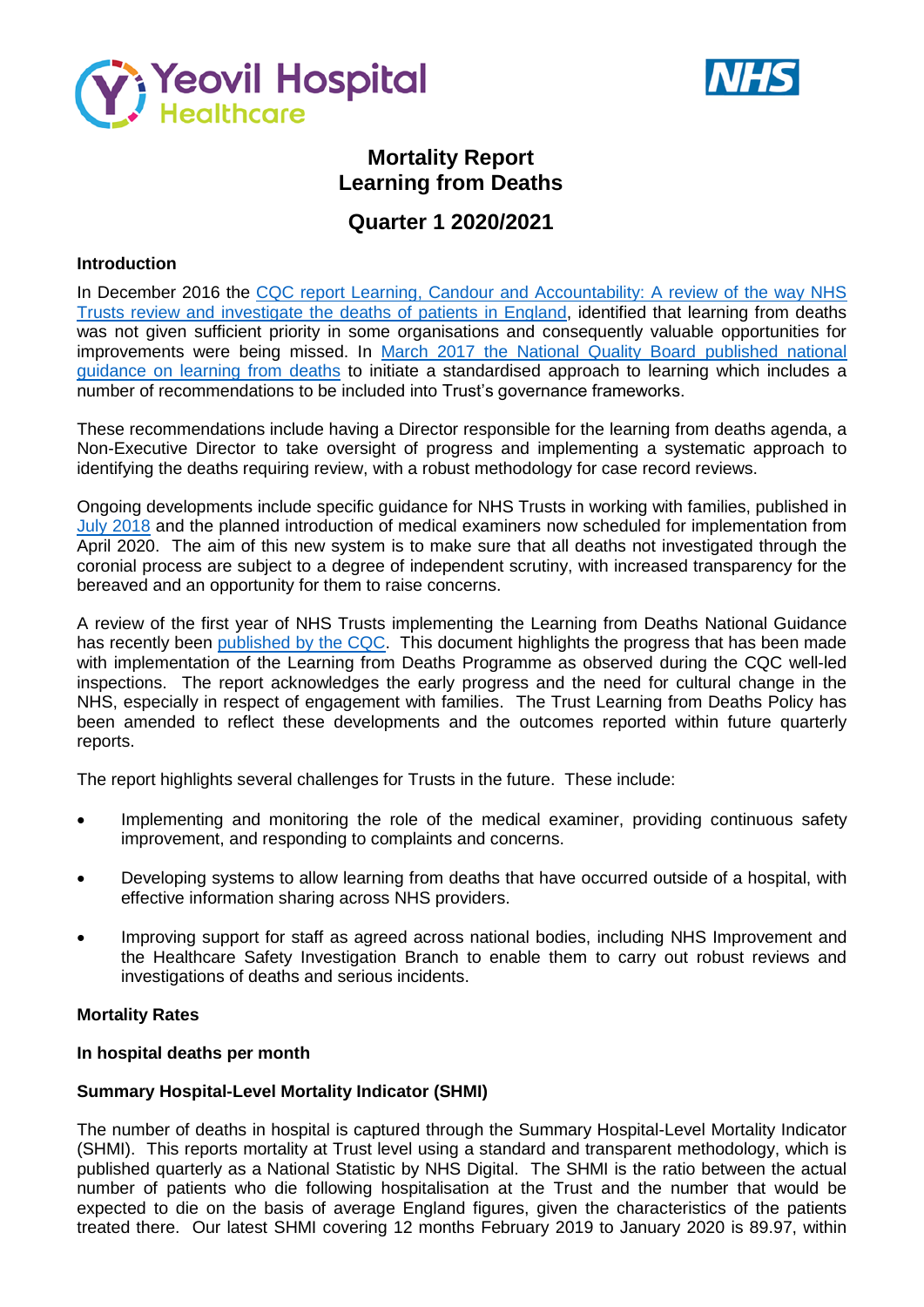the expected range using NHS Digitals 95% control limit. No SHMI group is statistically significantly higher than expected.

### **Hospital Standardised Mortality Ratio (HSMR)**

The Trust uses Dr Foster to support analytical review of outcomes data. This includes reporting of the Hospital Standardised Mortality Ratio (HSMR), which reviews a set number of indicators to inform understanding of quality and improvements in clinical care. The Trust HSMR for the reporting period April 2019 to March 2020 is 83.4 statistically significantly lower than expected and the lowest in the regional acute peer group. A weekday split shows our weekday HSMR remaining statistically significantly lower than expected, with weekend figures within the expected range.



The latest report from Dr Foster with a data set from April 2019 to March 2020 highlights the Trust's position with both HSMR and SMR remaining statistically significantly low. Continued monitoring of our data has reassured us that the reported figures are a true reflection of the current position.

The Dr Foster data also shows that we have maintained a high level of reporting of significant comorbidities. This positively affects our HSMR as this is calculated by comparing the number of expected deaths with the actual number of deaths. Patients with more comorbidities are by definition in a higher risk group for anticipated death.

There was one CUSUM alert in the previous quarter and none in Quarter 1. CUSUM is short for cumulative sum and an alert occurs when the number of deaths, readmissions or activity within the Trust in a cohort of patients with the same coded condition, (taking account of their comorbidities) is higher than anticipated. All alerts are reviewed to identify why the alert has occurred and to identify any actions that should be taken to address any issues with the management of this cohort of patients.

The CUSUM alert in Quarter 4 was for cases coded as 'other liver disease' with 10 cases involved. The Clinical Outcomes Committee are responsible for investigating all CUSUM alerts with any actions taken referred back through the committee. These 10 cases have been identified but are yet to be reviewed.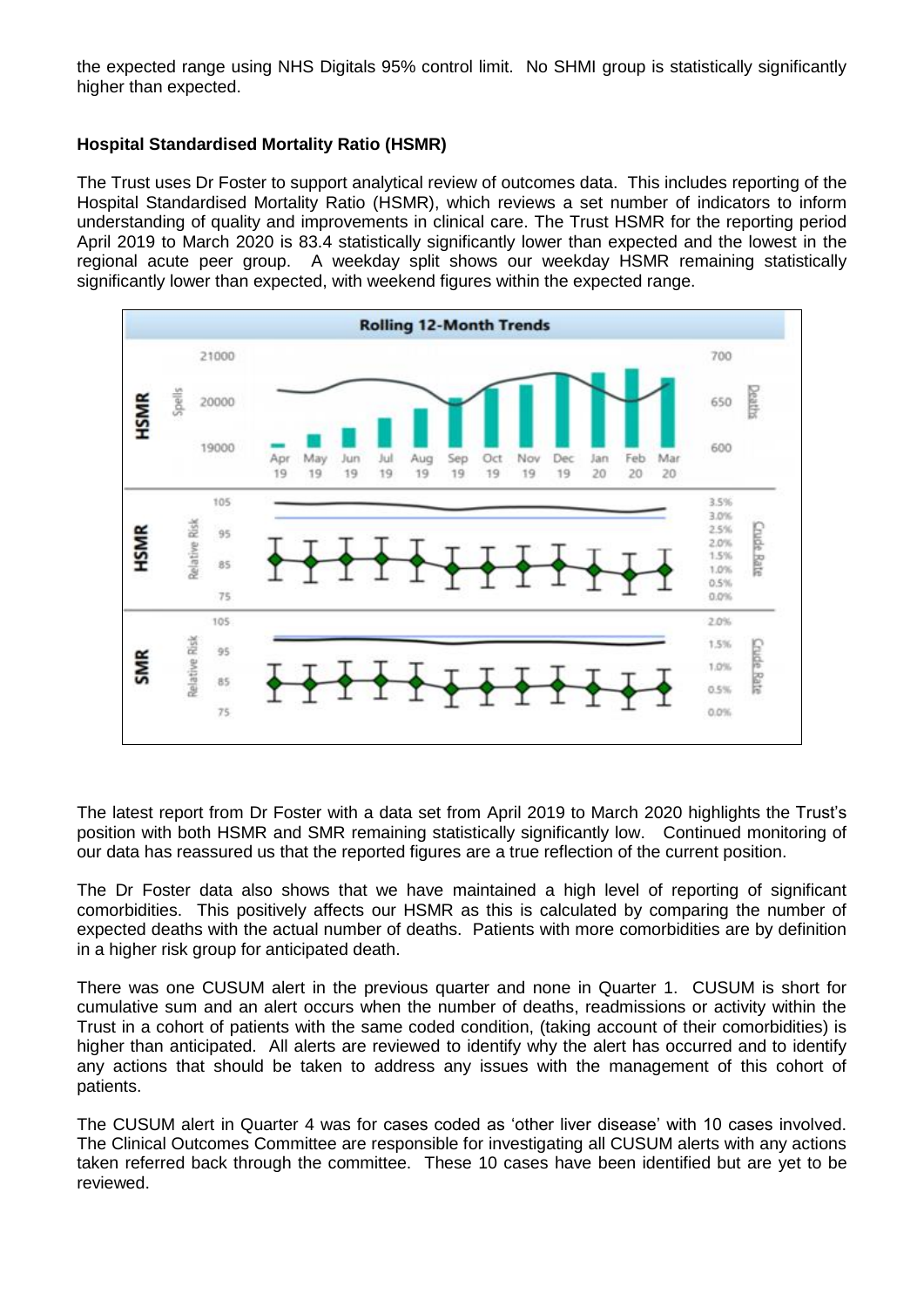#### **Learning from Deaths**

It is important to provide a formal system to review the care and management of any patient who dies within the Trust. The Structured Judgement Review Tool from the Royal College of Physicians (RCP) has been adapted to facilitate its use throughout the hospital. Formal mortality reviews are undertaken with data analysis used to inform improvements in care and provide reports to the Board.

The Mortality Review Group continues to meet monthly to oversee reviews of the management and care of all patients who have died within the hospital. This group will be reformed as the Medical Examiner role will have an impact on the availability of these clinicians for membership of the group. A three-stage process had been developed with those patients requiring a formal review identified through an initial assessment at the time of completing the death certification. This first review (Mortality Review 1), will be completed by the Medical Examiner to enable early identification of any case where a potential problem exists. For example, where the cause of death does not follow from the admission diagnosis or where a potential omission in care or poor management has been identified. This will ensure that any patient where there is a suspicion of a problem with care or management will undergo a detailed mortality review by the specialist teams to identify any concerns and to ensure learning for improvement.

Cases identified for a full review (Mortality Review 2), will undergo a full review via speciality Morbidity and Mortality meetings with presentation of any significant findings at the local Clinical Governance Sessions. Outcomes from these meetings, in particular any learning and actions taken will be recorded through the Learning from Death's Lead on the Structured Judgement Review tool. Any investigation undertaken outside of this process, for instance Serious Untoward Incident Investigations where death has occurred will include an avoidability score as part of the investigation summary. This ensures all patient in hospital deaths can be categorised depending on the level of avoidability in each individual case.

The introduction of the Medical Examiner Role from 1<sup>st</sup> July 2020 formalises the above systems. The current investigation processes will continue where an incident has been reported, the coroner is involved, for patients with a learning disability or where other potential issues have been identified through the complaints or bereavement process. The Medical Examiners, Medical Examiner's Officer and Learning from Deaths Lead will liaise closely to avoid duplication and ensure that all deaths in hospital are effectively reviewed and outcomes recorded and shared.

### **Quarter 1 Reviews**

The number of reviews recorded in the quarter has been reduced by the stand down of committees and working groups due to the Covid19 measures. It should be noted that due to the process of retrospective reviews, data from Quarter 1 will be updated as the reviews form these months are undertaken. Therefore it is anticipated that the Quarter 2 report will reflect the true numbers of reviews undertaken. Reviews undertaken by speciality teams have continued but again taking account of the retrospective nature of these reviews the numbers are low.

For those reviews undertaken in Quarter 1 (and the updated cases from the previous quarter), there were no cases with a score below 5. None were identified where care concerns are thought to have contributed to the outcome for the patients. Again, it should be noted that there is a data lag in the reports and this position may change in subsequent reports.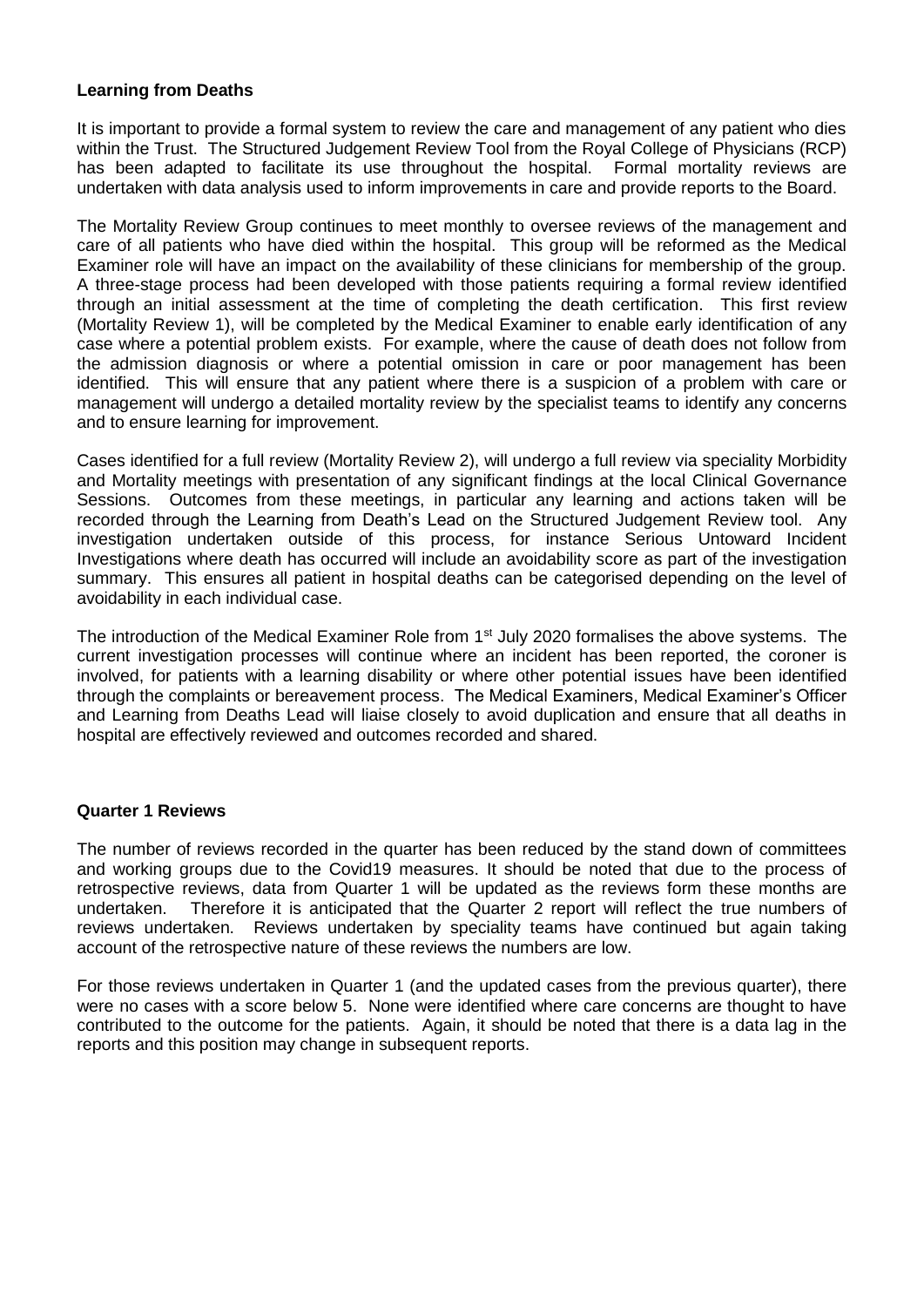This table provides the number of deaths in month against the number reviewed and where concerns have been identified. Please note there is a delay in accurate reporting of in-quarter reviews due to the time frames of external surveillance data from Dr Foster and the mortality review process . This table will be updated quarterly.

| 2019/20                                                                                   |                |                |                |                                |              |                |          |                                |                |                |                |                    |                |                |                |                    |             |                          |                |                         | 2020/21        |                |                |                    |
|-------------------------------------------------------------------------------------------|----------------|----------------|----------------|--------------------------------|--------------|----------------|----------|--------------------------------|----------------|----------------|----------------|--------------------|----------------|----------------|----------------|--------------------|-------------|--------------------------|----------------|-------------------------|----------------|----------------|----------------|--------------------|
|                                                                                           | Jan            | Feb            | <b>Mar</b>     | Q <sub>4</sub><br><b>Total</b> | April        | <b>May</b>     | June     | Q <sub>1</sub><br><b>Total</b> | Jul            | Aug            | Sep            | Q2<br><b>Total</b> | Oct            | <b>Nov</b>     | <b>Dec</b>     | Q3<br><b>Total</b> | Jan         | Feb                      | <b>Mar</b>     | Q <sub>4</sub><br>Total | <b>April</b>   | <b>May</b>     | June           | Q!<br><b>Total</b> |
| <b>Total deaths</b><br>in the Trust<br>(including ED<br>deaths)                           | 88             | 88             | 49             | 225                            | 58           | 66             | 70       | 194                            | 55             | 61             | 44             | 160                | 64             | 51             | 46             | 162                | 88          | 67                       | 71             | 226                     | 61             | 51             | 55             | 167                |
| <b>Number</b><br>subject to a<br>mortality<br>review                                      | 20             | 12             | 8              | 40                             | 14           | 17             | 25       | 56                             | 13             | 14             | 16             | 43                 | 18             | 18             | 16             | 52                 | 28          | 15                       | 17             | 60                      | 5              | 3              | $\overline{0}$ | 8                  |
| <b>Number</b><br>investigated<br>under the<br>serious<br>incident<br>framework            | $\Omega$       | $\Omega$       | $\mathbf 0$    | $\mathbf 0$                    | $\Omega$     | $\Omega$       | $\Omega$ | $\mathbf{0}$                   | $\overline{0}$ | $\overline{1}$ | $\Omega$       | $\mathbf 1$        | $\mathbf 0$    | $\overline{0}$ | $\overline{0}$ | $\mathbf{0}$       | 1           | $\overline{1}$           | $\overline{0}$ | $\overline{2}$          | $\overline{0}$ | $\mathbf 0$    | $\overline{0}$ | $\mathbf 0$        |
| <b>Number of</b><br>learning<br>disability<br>deaths                                      | $\overline{0}$ | $\overline{0}$ | $\mathbf 0$    | $\bf{0}$                       | $\mathbf{0}$ | $\overline{0}$ | $\Omega$ | $\mathbf 0$                    | $\overline{0}$ | $\overline{0}$ | $\overline{0}$ | $\bf{0}$           | $\mathbf 0$    | $\overline{0}$ | $\overline{0}$ | $\mathbf 0$        | $\mathbf 0$ | $\overline{\phantom{a}}$ | $\overline{0}$ | $\mathbf 1$             | 4              | $\overline{1}$ | $\overline{0}$ | $5\phantom{1}$     |
| Number of<br>bereavement<br>concerns                                                      | 3              | 3              | $\overline{2}$ | 8                              | ٠            | -1             |          | $\mathbf{3}$                   |                | -4             | 3              | 4                  | $\overline{2}$ | $\overline{A}$ | $\overline{2}$ | $5\overline{)}$    | 4           |                          | $\mathbf{0}$   | $5\phantom{.0}$         | 0              | $\mathbf{0}$   | $\overline{2}$ | $\mathbf{3}$       |
| <b>Number</b><br>thought more<br>likely than<br>not to be due<br>to problems<br>with care | $\mathbf 0$    | $\mathbf 0$    | $\mathbf 0$    | $\bf{0}$                       | 0            | -1             | 1        | $\mathbf{2}$                   | $\mathbf 0$    | $\mathbf 0$    | 1              | $\mathbf 1$        | $\mathbf 0$    | $\overline{1}$ | 1              | $\overline{2}$     | $\mathbf 0$ | $\mathbf 0$              | $\mathbf 0$    | $\mathbf 0$             | $\overline{0}$ | $\mathbf 0$    | $\overline{0}$ | $\mathbf 0$        |

Of the 16 deaths subject to a case review so far in Q1- See text above for information relating to low numbers and plans to redress.

- 8 were subject to a SJR
- 5 cases have been referred for a LeDeR review following initial local review
- 3 were reviewed where bereavement concerns were raised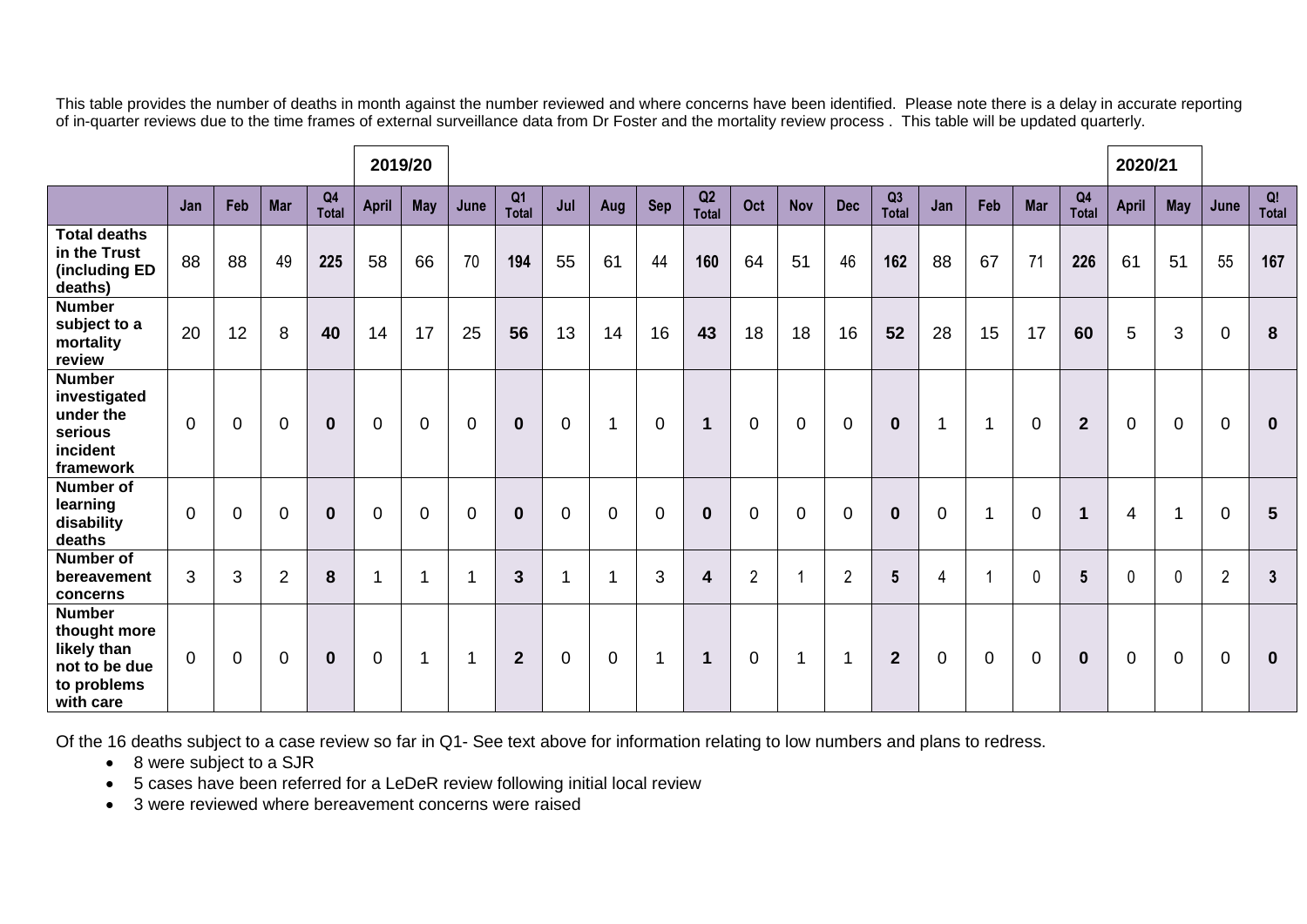

This data is summarised in the following charts:

It should be noted that these figures relate to case reviews performed using the Structured Judgement Tool only with the previous quarter update in place.

### **Overall Findings from case reviews completed using the Structured Judgement Tool**



### **Quarter 1 2020/21- Quality of Care**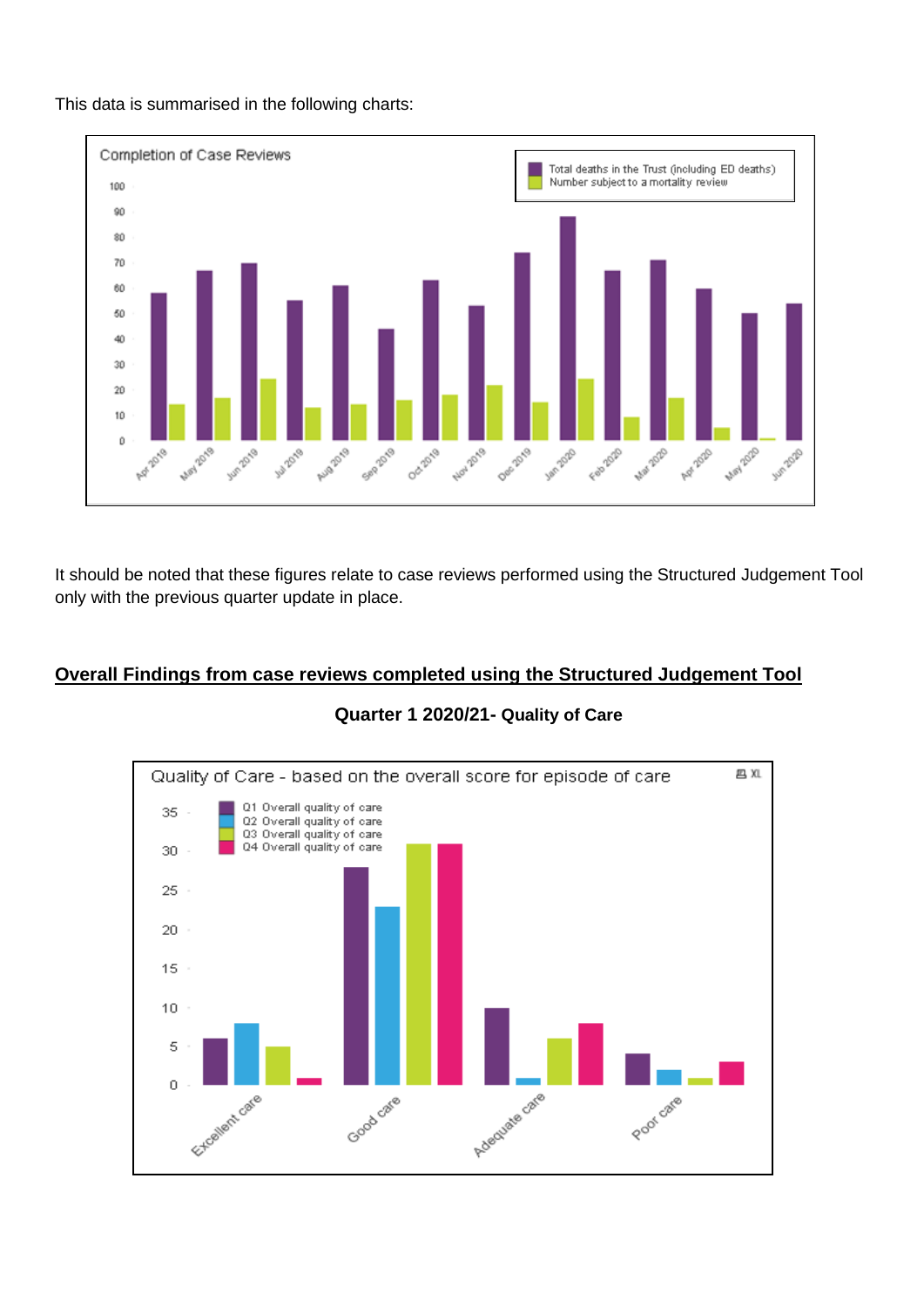

## **Care Concerns Identified rolling year**

## **Level of avoidability of death in each case reviewed - Rolling Year to date**



Structured Judgement Tool Avoidability Score

- 1 Definitely avoidable
- 2 Strong possibility of avoidability
- 3 Probably avoidable greater than 50%
- 4 Possibly avoidable less than 50%
- 5 Slight evidence of avoidability
- 6 Definitely not avoidable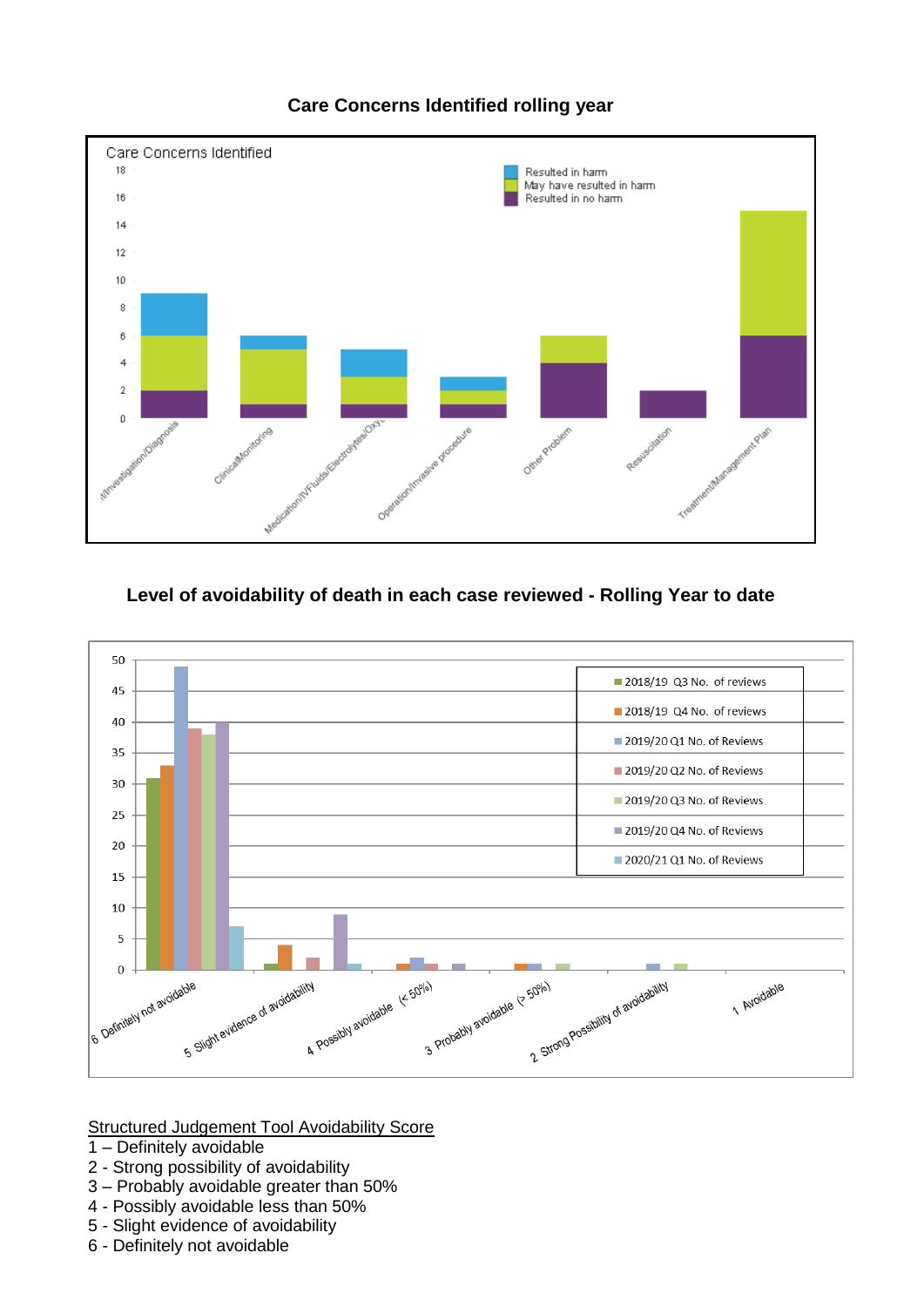All in hospital deaths can provide information about the individual patient's care and management. Alongside the formal mortality review process learning can take many forms and be identified through many sources including;

- **Serious Incident Reviews**
- Complaints and bereavement concerns
- Medical Examiner reviews
- Coronial activity
- Learning Disability Reviews (LeDeR)
- Perinatal Mortality Reviews.
- Child Death Review processes.

It is important to identify themes and trends from all of the available information to enable Trustwide learning and address any issues that have been identified.

### **Themes from mortality reviews and investigations undertaken within the quarter:**

Of the deaths reviewed using the Structured Judgement Tool so far in the quarter:

- The quality of documentation in the quarter was either adequate or good
- No significant issues were identified
- None of the Surgical or Orthopaedic deaths in the quarter were recorded using the tool.

#### **Issues positive and negative from reviews undertaken:**

- There were no avoidable deaths and no problems identified which contributed to any patient's death.
- Several patients with significant comorbidities were admitted where care may have been possible at home.
- Timely and appropriate DNAR discussions and decisions were made.

### **Lessons Learned from Mortality Reviews and investigations:**

- Community DNAR and TEP does not always inform decision to admit or in hospital plan.
- Individual learning has been commented on by junior doctors when reviewing the quality and content of medical records.

### **Actions Taken:**

Consideration of changes to the Countywide DNAR and escalation documentation.

### **The Medical Examiner and Medical Examiner Officer**

The Trust appointment and introduction of the Medical Examiner and the Medical Examiner Officer was delated due to Covid19 pressures. The Medical Examiners commenced practice on 1<sup>st</sup> July 2020. Their work will enable greater learning to be gained from effective reviews of in hospital deaths. It is anticipated that their findings will be reported externally via the National Learning from deaths and coronial process and internally through this quarterly report.